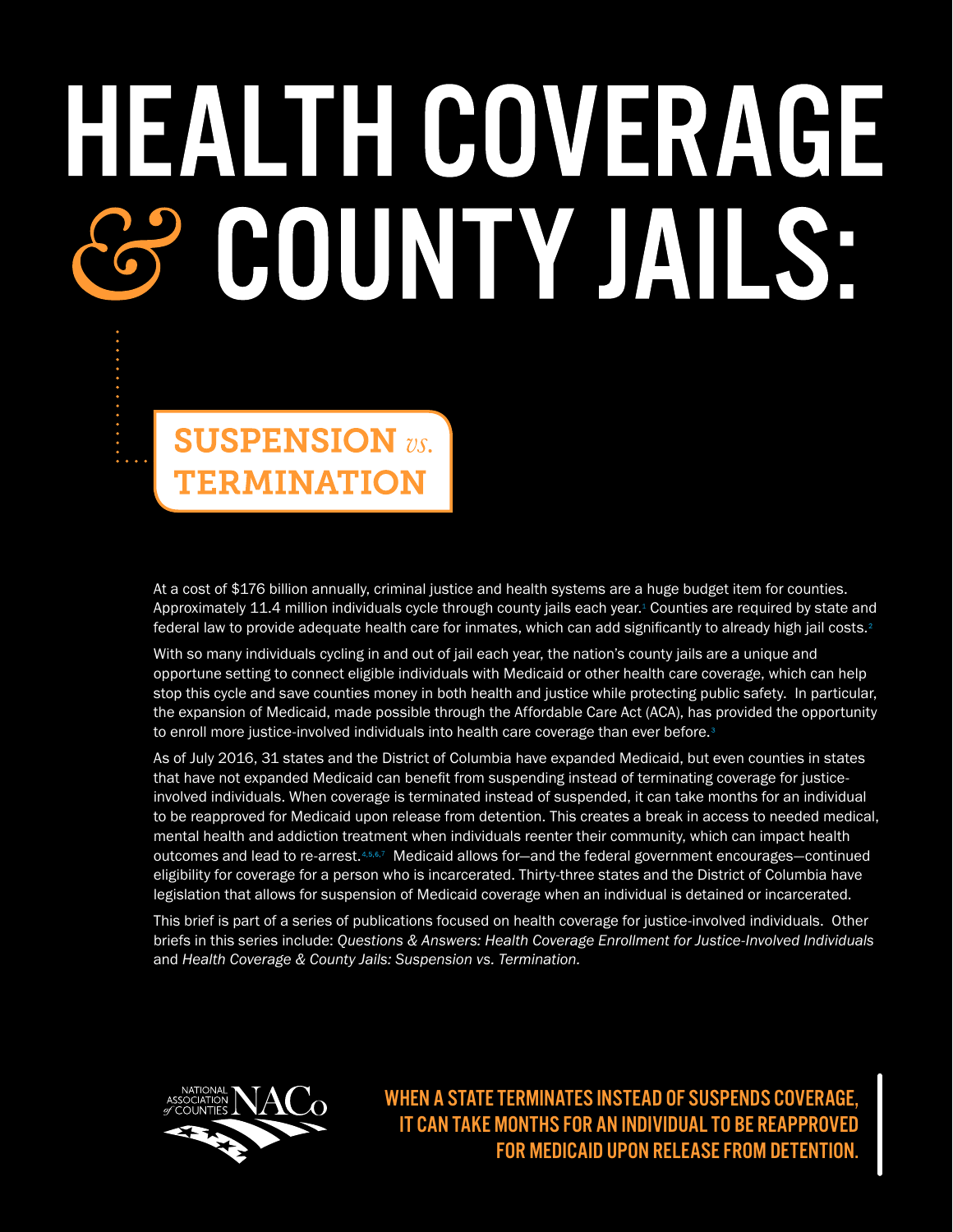

# Why is this important to counties?

A: County jails across the country experience significant turnover, including high recidivism rates. Jail inmates suffer from mental and chronic health conditions at a higher rate than the general population. Fifty-three percent of people in jail suffer from substance abuse issues $\frac{8}{3}$  and 64 percent experience mental illness.<sup>9</sup> Additionally, more than 76 percent of those with a mental illness also suffer from a cooccurring substance use issue. Approximately twothirds of those detained in jails are there pretrial, many of whom are being held simply because they cannot afford their bail or have just been arrested and will be released in a few hours or days.[10](http://www.prisonpolicy.org/reports/pie.html) Terminating coverage for such short stays in jail affects many individuals and greatly slows the speed at which they can be reconnected to coverage upon release. This delay in coverage can prevent them from obtaining needed treatment. Suspension of Medicaid coverage allows for quicker reinstatement of benefits when a person leaves jail and fewer challenges in obtaining mental health, addiction or other health services during the critical first weeks and months post-incarceration. These issues have a major impact on how much counties must spend on justice, public safety and correctional services. Maintaining a continuum of care between mental health, addiction and medical services delivered in jail and those available in the community upon release can prevent reoffending and a return to county jails.

Creating a more streamlined process to enroll eligible inmates in Medicaid before they leave jail is the first critical step to ensuring access to care and could improve public safety, public health and county budgets.

### Access To Treatment Impacts Public Safety

In Monterey County, Calif., a study found that inmates from the county jail who received treatment for behavioral health disorders after release spent an average of 51.74 fewer days in jail per year than those who did not receive treatment.

*National Conference of State Legislatures. "Providing Health Care Coverage for Former Inmates." Vol. 22, No. 15 (April 2014). Available* 



# What Is The Difference Between Suspension And Termination Of Medicaid Coverage?

A: In some states, Medicaid eligibility is automatically terminated upon an individual's detention or incarceration in a county jail, but termination is not required by federal law. Instead, federal law<sup>11</sup> only prohibits the use of federal funds for individuals while they are incarcerated, with the exception of 24-hour inpatient care.<sup>12</sup> Individuals released to the community pending trial or those on parole, probation, serving sentences in halfway houses or on home confinement can receive Medicaid benefits. The Centers for Medicare and Medicaid Services (CMS) encourages states to suspend rather than terminate Medicaid eligibility of incarcerated individuals to limit long delays in access to health care services upon release.<sup>13</sup>

#### Suspension

of Medicaid coverage permits an individual incarcerated in a county jail to remain on the Medicaid

> rolls in a suspended status, which retains his or her eligibility for Medicaid coverage while cutting off benefits during incarceration. When an individual reenters the community following completion of their detention, Medicaid benefits can be reinstated more quickly without having to go through a new eligibility determination.<sup>[14](http://lc.legis.wisconsin.gov)</sup>

## Partial Suspension

of Medicaid coverage permits an individual incarcerated in a county jail to temporarily remain on Medicaid in a suspended status. Individuals in partial suspension states retain their eligibility for Medicaid coverage for a set

A 2012 study of recidivism rates in the Philadelphia jail system found higher re-incarceration rates among those with co-occurring mental illness and substance abuse than those with no diagnosis. The study found the following re-incarceration rates:

- 54 percent for people with severe mental illness
- 60 percent for people with no diagnosis
- 66 percent for people with substance abuse, and
- 68 percent for people with co-occurring mental illness and substance abuse.

*Amy Blank Wilson, Jeffrey Draineb, Trevor Hadley, Steve Metraux, Arthur Evans (2011). Examining the impact of mental illness and substance use on recidivism in a county jail. International Journal of Law and Psychiatry, v34, n4, July-August, p264-268 (Available at www.sciencedirect.com)*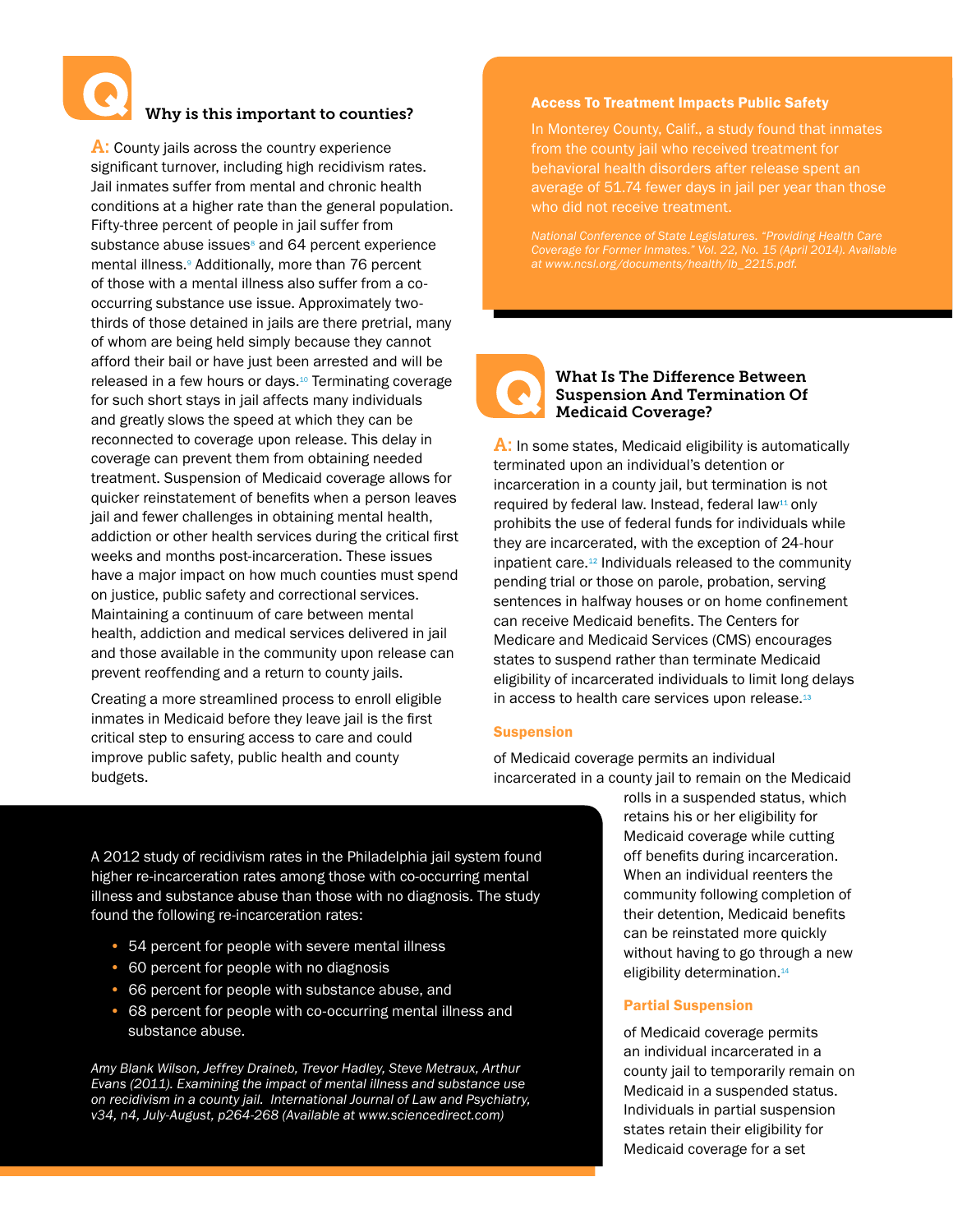time before termination if the individual remains incarcerated. If an individual reenters the community before suspension expires, Medicaid benefits can be reinstated more quickly. Complete suspension is preferable, as it ensures that all eligible individuals can better access benefits upon reentering the community, instead of only a portion of those released.

or incarceration, including the length of time it takes to reinstate an individual upon release in the county and how many individuals they process that qualify for Medicaid coverage.

Aside from suspending Medicaid eligibility, counties can also make an impact by ensuring that all individuals that are eligible for Medicaid are enrolled and prepared to access services when they are released.

NACo POLICY SUPPORTS TOTAL SUSPENSION INSTEAD OF TERMINATION OR PARTIAL SUSPENSION, AS IT ENSURES A CONTINUITY OF CARE FOR ALL JUSTICE-INVOLVED INDIVIDUALS RELEASED TO THE COMMUNITY. CMS ALSO ENCOURAGES STATES TO DEVELOP SUSPENSION POLICIES. ALTHOUGH CHALLENGES EXIST IN SWITCHING FROM A TERMINATION TO A SUSPENSION POLICY, CMS HAS MADE AVAILABLE ENHANCED FEDERAL FUNDING FOR NEW OR IMPROVED ELIGIBILITY SYSTEMS.15

# **Termination**

of Medicaid coverage refers to the removal of an individual from a state's Medicaid rolls upon incarceration in a jail. The time between detention or incarceration and termination of coverage varies by state, but most states that terminate Medicaid eligibility do so when an individual is booked into jail. Some states have passed laws to expand that timeframe to avoid terminating coverage for those being detained for a brief time or serving short sentences.<sup>16</sup> Termination has no effect upon an individual's eligibility for the program. If an individual is terminated from the state's Medicaid rolls due to incarceration, he or she must submit a new application for Medicaid enrollment upon release. A new eligibility determination can take as long as 45 to 90 days under federal guidelines.<sup>17</sup>



# What Can Counties Do?

Despite the benefits of suspending Medicaid upon incarceration<sup>18</sup> and encouragement by the federal government to do so, some states still terminate a person's eligibility when he or she is booked into jail. Counties can, however, work with their state Medicaid agency to create a system through which inmates' Medicaid eligibility is suspended rather than terminated during incarceration in the county—even if the state policy is to terminate.<sup>[19](https://www.azahcccs.gov/publicnotices/Downloads/%20ImpactofMedicaidExpansion.pdf)</sup>

As states evaluate how their health and justice systems operate, it is important for counties to demonstrate the impact that suspending rather than terminating Medicaid coverage has had or could have on their county justice, public safety and correctional services. Counties should work with their state Medicaid authority to communicate the burden on their budgets from terminating Medicaid coverage during detention

#### Maricopa County, Ariz.

The county initiated an intergovernmental agreement (IGA) with the state Medicaid authority to allow individuals to have their Medicaid eligibility suspended instead of terminated during their incarceration. Through the IGA, in order to suspend eligibility, the county and Medicaid authority share data:

- The county electronically submits a list of all individuals booked or released from jails in the county for the preceding 24 hours,
- The state Medicaid authority checks the list against its database and either suspends or reinstates all of the matches, and
- The state Medicaid authority provides a daily list of results identifying the action taken and renewal of eligibility dates, when applicable.

As part of the IGA, Maricopa County is responsible for the state share of the Medicaid match. As a Medicaid expansion state, the amount the county must pay is far lower than it was prior to expansion and for current non-expansion states. The county is currently not responsible for any match and by 2020 the county will be responsible for 10 percent. Prior to expansion, the county was responsible for 32.77 percent of the cost.

#### Montana

In recent years there has been a renewed focus on facilitating successful reentry of returning citizens in Montana. In March 2016, Montana transitioned from a Medicaid termination state to a suspension state; Medicaid suspension is not time-limited but in effect throughout the period of incarceration. In June 2016, the Montana Department of Public Health and Human Services, working in conjunction with the Montana Commissioner on Securities and Insurance, provided additional clarification that a person who has been released pending trial and is under the supervision of pretrial services is eligible for Medicaid, as long as that